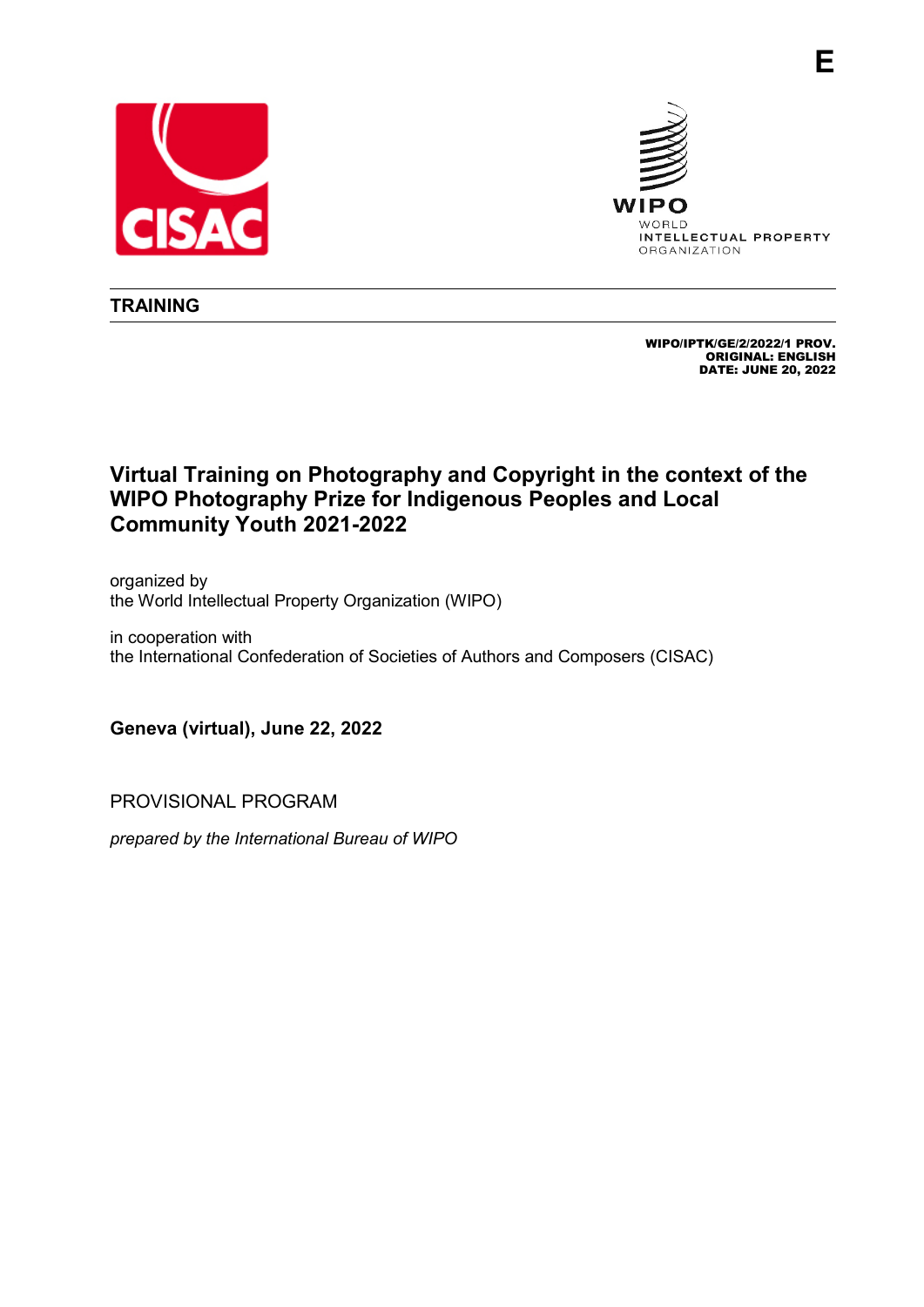| <b>Background:</b> | This Virtual Training on Photography and Copyright is<br>offered in the context of the WIPO Photography Prize for<br>Indigenous Peoples and Local Community Youth 2021-2022<br>(the WIPO Photography Prize). It is organized specifically for<br>the participants in the WIPO Photography Prize. |
|--------------------|--------------------------------------------------------------------------------------------------------------------------------------------------------------------------------------------------------------------------------------------------------------------------------------------------|
|                    | The WIPO Photography Prize aims to celebrate and<br>make widely known the creativity of Indigenous peoples<br>and local community youth, as well as raise their<br>awareness on how copyright can be used to protect their<br>creativity expressed in the photographs.                           |
| <b>Objectives:</b> | The objectives of the Virtual Training on Photography<br>and Copyright are to provide the opportunity for<br>participants to:                                                                                                                                                                    |
|                    | Acquire basic knowledge of the main principles,<br>systems and tools of the copyright system related<br>to Photography.                                                                                                                                                                          |
|                    | Acquire basic practical tools on how to manage<br>photographs protected by copyright.                                                                                                                                                                                                            |
|                    | Acquire basic knowledge on collective<br>management mechanisms associated to                                                                                                                                                                                                                     |

photography and visual arts.